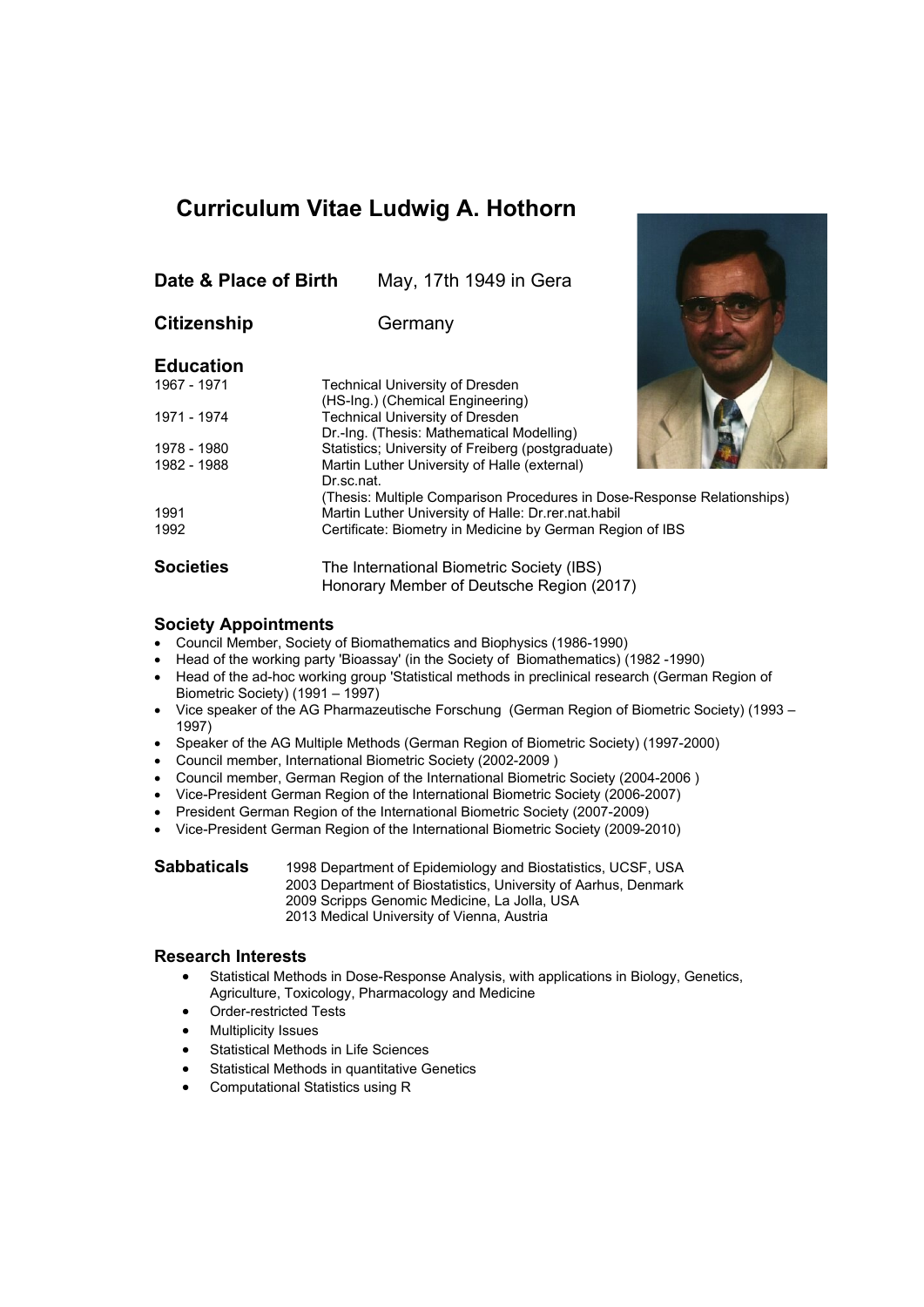#### **Publications in peer-reviewed international journals**

- 1. Chemnitius, K.H. et al..: Untersuchung der Langzeittoxizität von Nourseorthricin. Arch.exp. Vet. Med. 40 (1986) 744-753. 2. **Hothorn, L.:** A simple statistical procedure for testing tumour rates in animal carcinogenicity experiments. Arch. Toxicol. Suppl. 13 (1989) 265-268
- 3. **Hothorn, L.:** On the behaviour of Fligner/Wolfe trend test 'control versus k treatments', with application in toxicology. Biometr.J. 31 (1989) 767-780.
- 4. **Hothorn, L.:** Robustness study on Williams and Shirley procedure, with application in toxicology. Biometr. J. 31 (1989) 891- 903.
- 5. **Hothorn, L**. and Lehmacher, W.: A simple testing procedure 'control versus k treatments' for one-sided ordered alternatives. Biometr. J. 33 (1991) 179-189.
- 6. Solecki, R. Hothorn, L. et al. : Computerised analysis of pathological findings in longterm trials with Phenylmeruric acetate in rats. Arch. Toxicol. 14 (1991) 100-103.
- 7. Kälble, T., Hothorn, L. et al.: Tumor induction in a rat model for uterosigmoidos-tomy without evidence of nitrosamine formation. J. Urology 146 (1991) 3,862-866.
- 8. Krifka, F.J. , Hothorn, L. et al. : Vergleichende Untersuchungen zweier Patientengruppen mit primären Mundhöhlenkarzinom aus dem Zeitraum 1981 bis 1989. Fortschr. Kiefer Gesichtschirurgie 37 (1992) 40-43.
- 9. **Hothorn, L.:** Multiple comparisons in long-term toxicity studies. Environ. Health Perspect. 102 (1994) Suppl. 1, 33-38.
- 10. **Hothorn, L.:** Biostatistical analysis of the micronucleus mutagenicity assay based on the assumption of a mixing distribution. Environ. Health Perspect. 102 (1994) Suppl. 1, 33-38.
- 11. **Hothorn, L. A.** and Hajian, G.: Biostatistics aspects of toxicokinetics. Drug Information Journal 28 (1994) 187-190.
- 12. Hauschke, D, Steinijans, V.W. and Hothorn, L.A.: A note on Welch's approximate t-solution to bioequivalence assessment. Biometrika 83 (1996) 236-237.
- 13. Neuhäuser, M. and Hothorn, L.A.: The control of consumer's risk in the Ames mutagenicity assay. Drug Information J. 30 (1997)2, 363-367.
- 14. Neuhäuser, M. and Hothorn, L.A.: Trend tests for dichotomous endpoints with application in carcinogenicity studies. Drug Information J. 30 (1997)2, 463-469
- 15. Kropf, S.; Hothorn, L.A. and J. Läuter: Multivariate many-to-one procedures with applications to pre-clinical trials. Drug Information J. 30 (1997)2, 433-447
- 16. **Hothorn, L.A.** and U. Martin: Application of adaptive interim analysis in pharmacology. Drug Information J. 30 (1997)2,615-619 17. **Hothorn, L.A.:** Modifications of the closure principle for analyzing toxicological studies. Drug Information J. 30 (1997)2,403-
- 412 18. **Hothorn, L.A.;** Lin, K.K.; Hamada, C. and Rebel,W.: Recommendations for Biostatistics of Repeated Toxicity Studies Drug
- Information J. 30 (1997)2,327-334 19. **Hothorn, L.A.;** Neuhäuser, M and Koch H.-F.: Analysis of randomized dose-finding studies: closure test modifications based on multiple contrast tests. Biometrical J. 39(1997), 467-479.
- 20. Lalla S, Hothorn LA, Haag N, Bader R, Bauss F: Lifelong administration of high doses of ibandronate increases bone mass and maintains bone quality of lumbar vertebrae in rats. Osteoporos Int 1998;8(2):97-103
- 21. Bolte R, Walz M, ,…, Hothorn L, Georgi M: Teleradiology: results of a questionnaire of German radiologists. J Telemed Telecare 1998;4 Suppl 1:69-71
- 22. Fairweather, W.R., Bhattacharya, A, ..., Hothorn, L.A. et al.: Biostatistical methodology in carcinogenicity studies. Drug Information J. 32 (1998) 401-421.
- 23. Neuhäuser, M. and Hothorn, L.A.: An analogue of Jonckheere's trend test for parametric and dichotomous data. Biometr. J. 40 (1998) 11-19.
- 24. Neuhäuser, M. , Liu, P-Y.and Hothorn, L.A.: Nonparametric tests for trend: Jonckheere's test, a modification and a maximum test. Biometr. J. 40 (1998) 899-909.
- 25. Bauer P, Röhmel J, Maurer W, Hothorn L.A.: Testing strategies in multi-dose experiments including active control. Statistics in Medicine 1998 17(18):2133-46.
- 26. Hauschke, D.; Kieser, M.; Hothorn, L.A.: Proof of safety in toxicology based on the ratio of two means for normally distributed data. Biometr. J. 41(1999) 295-304
- 27. Neuhäuser, M. and Hothorn, L.A.: An exact Cochran-Armitage test for trend when dose-response shapes are a priori unknown. Computat. Stat. & Data Analysis 30 (1999) 403-412.
- 28. **Hothorn, L.A.:** Trend tests in epidemiology: p-values or confidence intervals?. Biometr. J. 41 (1999)817-825.
- 29. Koch, Hans-Friedrich; Hothorn, L.A.: Exact unconditional distributions for dichotomous data in many-to-one comparisons. J. Statist. Planning Inference 82 (1999),1-2, 83-99.
- 30. **Hothorn, L.A.,** and Hauschke, D.: Identifying the maximum safe dose: a multiple testing approach. J. Biopharmaceutical Statistics 10 (2000) 15-30.
- 31. Lovell DP, Yoshimura I, Hothorn LA, Margolin BH, Soper K.: Report and summary of the major conclusions from Statistics in Genotoxicity Testing Working Group from the Intern. Workshop on Genotoxicity Test Procedures Environ Mol Mutagen. 2000;35(3):260-263.
- 32. Neuhäuser M; Seidel D; Hothorn LA; Urfer W.: Robust trend tests with application to toxicology. Environmental and Ecological Statistics 7 (2000)43-56.
- 33. **Hothorn LA;** Hayashi M; Seidel D.: Dose-response relationships in mutagenicity assays including an appropriate positive control group: a multiple testing approach. Environmental and Ecological Statistics7 (2000) 27-42.
- 34. Bretz F, Hothorn LA. A powerful alternative to Williams' test with application to toxicological dose-response relationships of normally distributed data. Environmental and Ecological Statistics 7 (2000) 135-154.
- 35. Lehmacher, W; Kieser, M; Hothorn, L.A.: Sequential and multiple testing for dose-response analysis. Drug Information Journal, 34 (2000), 591-597.
- 36. Neuhäuser M; Hothorn LA.: Parametric location-scale and scale trend tests based on Levene's transformation. Computational Statistics and Data Analysis 33(2000) 189-200.
- 37. **Hothorn, L.A.,** and Bretz, F.: Evaluation of animal carcinogenicity studies. Cochran-Armitage trend test vs. multiple contrast tests. Biometrical J. 42 (2000) 553-567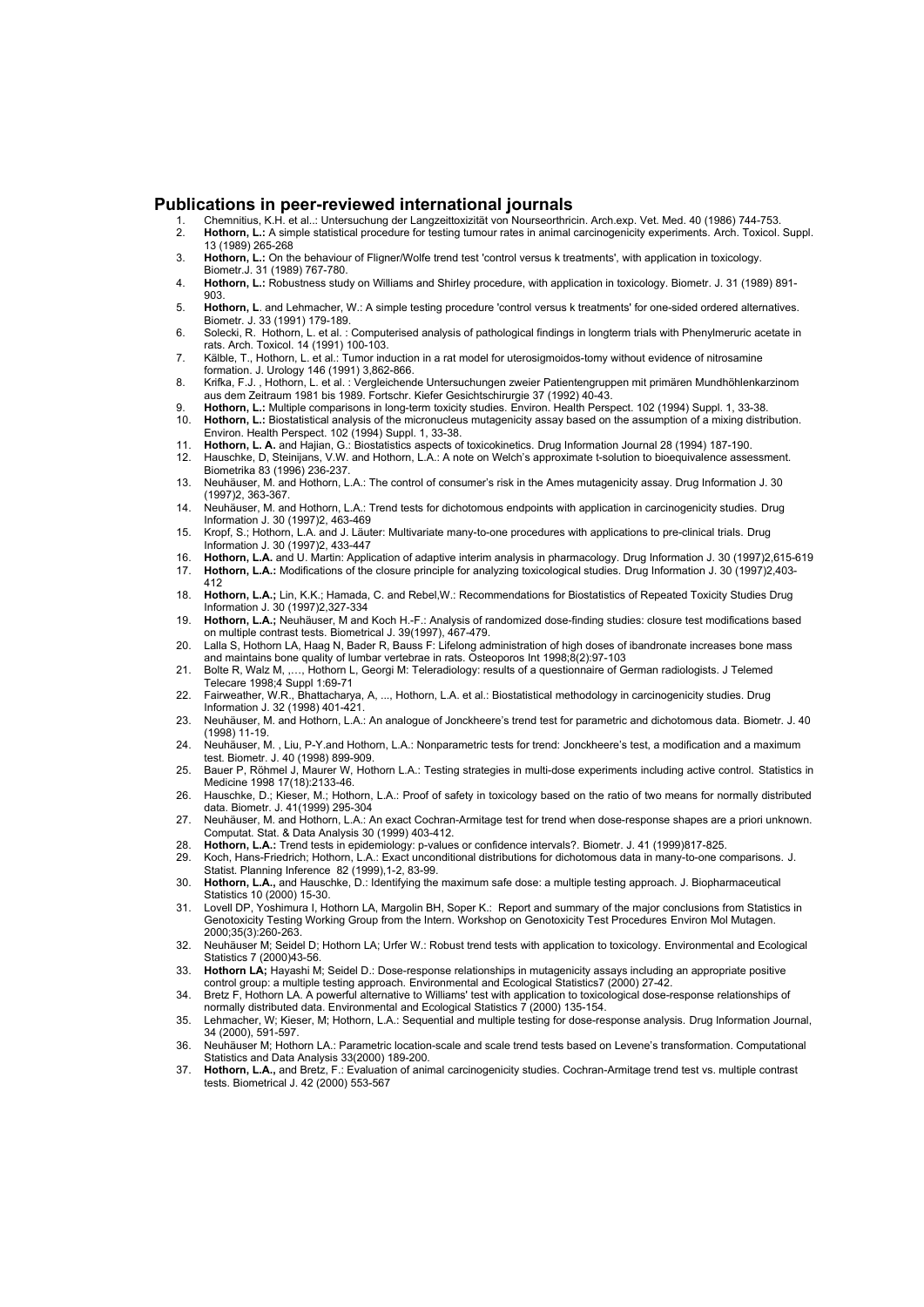- 38. **Hothorn, L.A.,** and Bretz, F.: One-sided simultaneous confidence intervals for effective dose steps in unbalanced designs. Biometrical J. 42 (2000) 995-1006.
- 39. Tamhane A.C. and Hothorn, L.A. A multiple comparison procedure for the three and four-armed controlled clinical trials (Letter to the editor). Statistics in Medicine 20 (2001) 317-321.
- 40. Munzel, U. and Hothorn, L.A.: An unified approach to simultaneous rank test procedures in the unbalanced one-way layout. Biometrical Journal 43(2001) 553-559.
- 41. Bretz, F, Genz, A, and Hothorn, L.A. : On the numerically availibilty of multiple comparison procedures. Biometrical Journal 43(2001) 645-656.
- 42. Bretz, F and Hothorn, L.A.. Testing dose-response relationships with a priori unknown possibly nonmonotone shapes. J. Biopharmaceutical Statistics 11(2001) 193-207.
- 43. Biesheuvel E., and Hothorn, LA.: Many-to-one comparisons in stratified designs Biometrical Journal 44(2002) 101-116.
- 44. Bauss F, Wagner M, Hothorn, LA: Total administered dose of Ibandronate determines its effect on bone mass. J. of Rheumatology 29 (2002) 990-998.
- 45. Weichert M, Hothorn LA.: Robust hybrid tests for the two-sample location problem. Commun. Statist. Simul C 31 (2002) 175- 187.
- 46. Bauss F., Lalla S., Endele R., and L.A. Hothorn: The effects of treatment with ibandronate on bone mass, architecture, biomechanical properties and bone concentration of ibandronate in ovariectomized aged rats. J Rheumatol 29 (10): 2200- 2208 (2002)
- 47. Bretz, F and Hothorn, L.A. Detecting dose–response using contrasts: asymptotic power and sample size determination for binomial data. Statist. Med. 2002; 21:3325–3335
- 48. Schulte,A; Althoff, J et al. Two immunotoxicity ring studies according to OECD TG 407—comparison of data on Cyclosporin A and Hexachlorobenzene. Regulatory Toxicology and Pharmacology 36, 12–21 (2002)
- 49. **Hothorn, L.A.** Selected biostatistical aspects of the validation of in vitro toxicological assays. Altern Lab Anim. 30(2002) Suppl 2:93-8.
- 50. Bretz, F.; Hothorn, L.A., Hsu J. Identifying effective and/or safe doses by stepwise confidence intervals for ratios. Statistics in Medicine 22 (2003) 847-858
- 51. Neuhauser M, Leisler B, Hothorn LA: A trend test for the analysis of multiple paternity. J AGRIC BIOL ENVIR S 8 (2003) 29-35. 52. **Hothorn, L.A.;** Wassmer, G. Analyzing randomized dose finding studies with a primary and a secondary endpoint. J Biopharmaceutical Statistics 13(2003) 301–305.
- 53. Bretz F, Hothorn LA. Comparison of exact and resampling based multiple testing procedures. COMMUN STAT-SIMUL C 32 (2): 461-473 2003
- 54. **Hothorn LA .** Statistics of interlaboratory in vitro toxicological studies. ATLA-ALTERN LAB ANIM 31: 43-63 Suppl. 1 JUN 2003
- 55. Hauschke D, Hothorn LA. Two-stage testing of safety: A statistical view. ATLA-ALTERN LAB ANIM 31: 77-80 Suppl. 1 JUN 2003
- 56. Bretz F, Hothorn LA . Statistical analysis of monotone or non-monotone dose-response data from in vitro toxicological assays. ATLA-ALTERN LAB ANIM 31: 81-96 Suppl. 1 JUN 2003
- 57. **Hothorn LA,** Bretz F . Dose-response and thresholds in mutagenicity studies: A statistical testing approach. ATLA-ALTERN LAB ANIM 31: 97-103 Suppl. 1 JUN 2003
- 58. Biesheuvel E., and Hothorn, LA: Protocol designed subgroup analyses in multiarmed clinical trials: multiplicity aspects J. Biopharmaceutical Statistics 13(2003) 663-673
- 59. Hirotsu C, and Hothorn, LA: Impact of the ICH E9 guideline: statistical principles for clinical trials on the conduct of clinical trials in Japan. Drug Information Journal 37 (2003) 381-396
- 60. Neuhaeuser M, Buening H, Hothorn L: Maximum test versus adaptive tests for the two-sample location problem. J APPL STAT 31 (2): 215-227 FEB 2004
- 61. **Hothorn, LA** and Bauss, F. Biostatistical design and analyses of long-term animal studies simulating human postmenopausal osteoporosis. Drug Information Journal 38 (2004) 47-56.
- 62. **Hothorn, LA** A robust statistical procedure for evaluating genotoxicity data. Environmetrics 15 (2004) 635-641
- 63. Dilba, D, Bretz, F, Guiard, V, Hothorn, LA. Simultaneous confidence intervals for ratios with application to the comparison of several treatments with a control. Meth. Inf Medicine 43: 2004, 465-469.
- 64. **Hothorn, LA** Biostatistics in nonclinical and preclinical drug development. Biometrical J 47 (2005) 282-285
- 65. **Hothorn, LA;** Oberdörfer, R: Statistical analysis used in the nutritional assessment of novel food using the proof of safety. Regul Toxicol. Pharmacol 44 (2006), 125-135
- 66. Dilba, D, Bretz, F., Hothorn, LA. Guiard, V. Power and sample size computations in simultaneous tests for non-inferiority based on relative margins. Statist. Medicine 25 (2006) 1131-1147
- 67. Eckert, J; Schuphan L, Hothorn, LA; Gathmann A. Arthropods on Maize Ears for Detecting Impacts of Bt Maize on Nontarget Organisms. Environ. Entomol. 35 (2006) 554-560.
- 68. Gathmann, A; Wirooks, L; Hothorn, LA; Bartsch, Schuphan, I. Impact of Bt maize pollen (MON810) on lepidopteran larvae living on accompanying weeds. Molecular Ecology (2006) 15: 2677-2685.
- 69. **Hothorn LA.** Statistical analysis of in vivo anticancer experiments: Tumor growth inhibition. Drug Inf. J (2006) 40: 229-238.
- 70. Neuhauser M, Hothorn LA. A robust modification of the ordered-heterogeneity test. J. Applied Statistics (2006) 33: 721-727. 71. **Hothorn, LA,** Bleiholder H. Statistical effects of efficacy evaluation of plant protection products in field trials- a comment to
- EPPO standard PP1/152. EPPO Bulletin (2006) 36: 31-45.
- 72. **Hothorn, LA** Multiple comparisons and multiple contrasts in randomized dose-response trials- confidence interval orient approaches. J. Biopharm Stat. (2006) 16: 711-731.
- 73. Hauschke D, Hothorn LA Letter to Editor: An introductory note to the CHMP guidelines: choice of the non-inferiority margin and data monitoring committees by David Brown, Peter Volkers and Simon Day, Statistics in Medicine 2006; 25:1623–1627. Statist. Med. 2007; 26:230–236
- 74. Dilba, D, Schaarschmidt, F., Hothorn, LA Inferences for ratios of normal means. RNews 7 (2007) 1, 20 -23.
- 75. **Hothorn LA** How to deal with multiple treatment or dose groups in randomized clinical trials? Fundam Clin Pharmacol 21 (2): 137-154 2007
- 76. Toschki A, Hothorn LA, Ross-Nickoll M Effects of cultivation of genetically modified Bt maize on epigeic arthropods. Environ.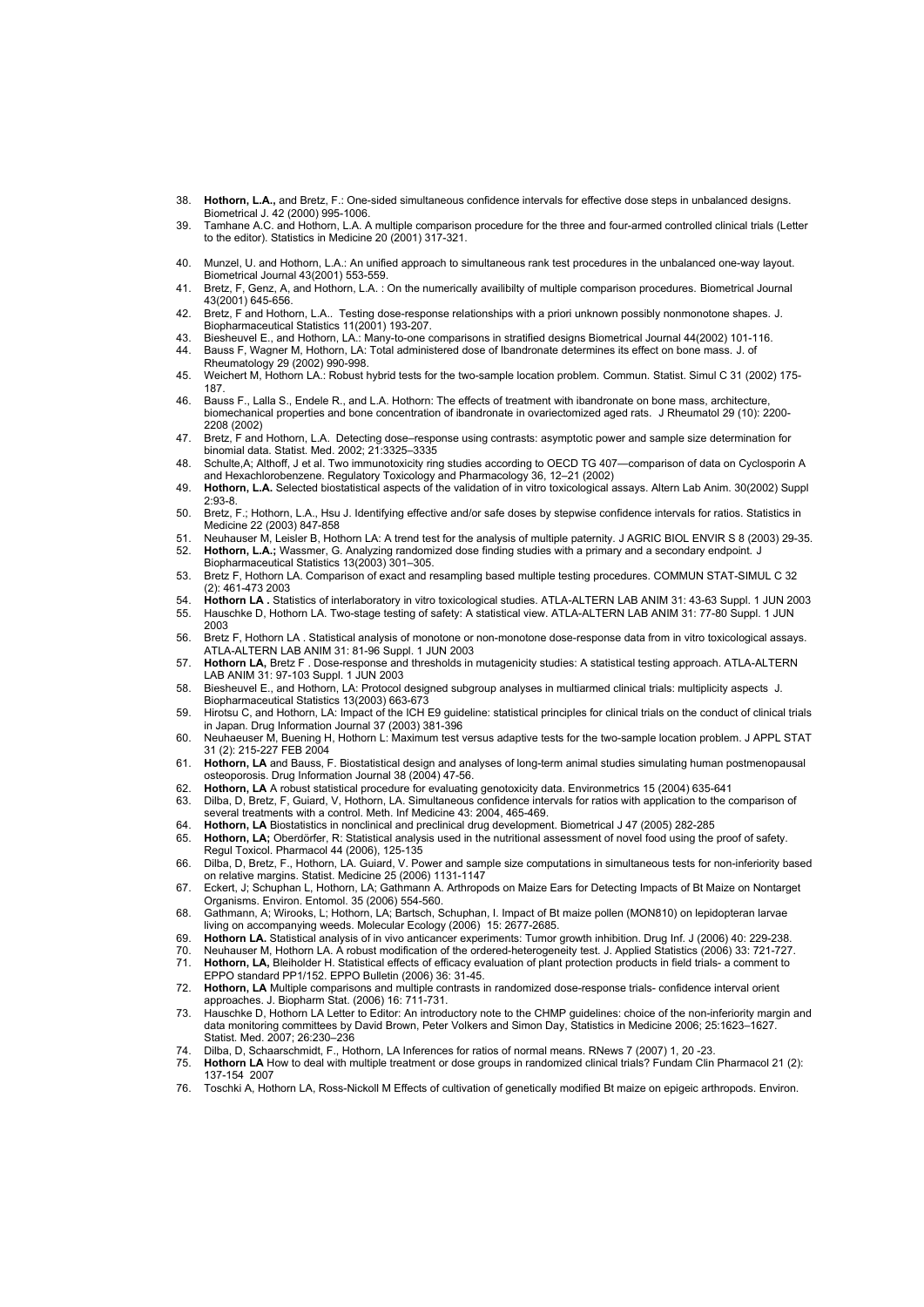Entomol 36 (4): 967-981 2007

- 77. Hasler M, Vonk R, Hothorn LA Assessing non-inferiority of a new treatment in a three-arm trial in the presence of heteroscedasticity. Statist. Med. 2008; 27:490–503
- 78. Braat S, Gerhard D, Hothorn LA. Joint one-sided and two-sided simultaneous confidence intervals. JOURNAL OF BIOPHARMACEUTICAL STATISTICS 18 (2008) 2: 293-306.
- 79. Froemke C, Hothorn LA Kropf S Nonparametric relevance-shifted multiple testing procedures for the analysis of highdimensional multivariate data with small sample sizes. BMC Bioinformatics 2008, 9:54 doi:10.1186/1471-2105-9-54
- 80. Schunkert H, Gotz A,....Hothorn LA.: Repeated replication and a prospective meta-analysis of the association between chromosome 9p21.3 and coronary artery disease. CIRCULATION 117 (2008)13: 1675-1684.
- 81. **Hothorn, LA** and Hasler, M.: Proof of hazard and proof of safety in toxicological studies using simultaneous confidence intervals for differences and ratios to control. J. Biopharm Stat. (2008) 18: 915-933.
- 82. Schaarschmidt F, Sill M, Hothorn LA.: Poly-k-tend tests for survival adjusted analysis of tumor rates formulated as approximate multiple contrast test. J. Biopharm Stat. (2008) 18: 934-948
- 83. Dilba, G. and Hothorn L.A. and Tsong, Y.: Equivalence Tests for Shelf Life and Average Drug Content in Stability Studies J. Biopharm Stat. (2008) 18: 985 – 995.
- 84. Schaarschmidt F, Sill M, Hothorn LA. Approximate Simultaneous Confidence Intervals for Multiple Contrasts of Binomial Proportions. Biometr. J. (2008) 50: 782-792.
- 85. Hasler M, Hothorn LA: Multiple Contrast Tests in the Presence of Heteroscedasticity. Biometr. J. (2008) 50: 793-800. 86. **Hothorn, L.A.**, Gerhard, D.: Statistical evaluation of the in vivo micronucleus assay. Arch. Tox. 2009 (online Dec 2008) DOIDOI 10.1007/s00204-008-0393-8
- 87. Djira, GD and Hothorn, LA. Detecting Relative Changes in Multiple Comparisons with an Overall Mean. J Quality Control 41  $(2009)1, 60 - 65.$
- 88. Schaarschmidt F, Biesheuvel, E., Hothorn LA.: Asymptotic Simultaneous Confidence Intervals for Many-to-One Comparisons of Binary Proportions in Randomized Clinical Trials Journal of Biopharmaceutical Statistics (2009) 19, 292 - 310
- 89. **Hothorn LA,** Vaeth M, Hothorn T.: Trend tests for the evaluation of exposure-response relationships in epidemiological exposure studies. Epidemiol Perspect Innov. 2009 Mar 6;6:1.
- 90. **Hothorn LA.**, Gerhard, D, Hofmann, M. Parametric and non-parametric prediction intervals based phase II control charts for repeated bioassay data. Biological 37 (2009) 323-330.
- 91. **Hothorn LA** , Hothorn, T. Order-restricted Scores Test for the Evaluation of Population based Case–control Studies when the Genetic Model is Unknown. Biometrical Journal 51 (2009) 4, 1–11 DOI: 10.1002/bimj.200800203.
- 92. Dette H, Trampisch M, Hothorn LA Robust Designs in Noninferiority Three-Arm Clinical Trials With Presence of
- Heteroscedasticity, Statistics in Biopharmaceutical Research. 2009, 1(3): 268-278. doi:10.1198/sbr.2009.0021.
- 93. Acutis, M, Hothorn,L McNicol J van der Voet, H.Statistical considerations for the safety evaluation of GMOs. EFSA Journal 2009; 1250: 1
- 94. **Hothorn LA** , Vohr,H.W. Statistical Evaluation of the Local Lymph Node Assay , Regulatory Toxicology and Pharmacology (2009) doi:10.1016/j.yrtph.2009.10.007
- 95. Gerhard D, Hothorn. LA Rank Transformation in Haseman-Elston Regression Using Scores for Location-Scale Alternatives. Hum Hered 2010;69:143–151. DOI: 10.1159/000267994
- 96. Zimmermann H, Gerhard D, Dingermann T, Hothorn, LA: Statistical aspects of design and validation of microtitre-plate-based linear and non-linear parallel in vitro bioassays . BIOTECHNOLOGY JOURNAL 5 (2010) 62-74.
- 97. Konietschke, F; , A.C. Bathke , L.A. Hothorn, E. Brunner Testing and estimation of purely nonparametric effects in repeated measures designs, CSDA 54(2010) 1895-1905
- 98. **Hothorn**, LA.; Sill, Martin; and Schaarschmidt, Frank (2010): Evaluation of Incidence Rates in Pre-Clinical Studies Using a Williams-Type Procedure, The International Journal of Biostatistics: Vol. 6 : Iss. 1, Article 15.
- 99. Zimmermann H, Gerhard D, Hothorn LA, et al : An Alternative to Animal Experiments in the Quality Control of Erythropoietin. PHARMAZEUTISCHE INDUSTRIE 72 (2010) 708-712.
- 100. Zimmermann H, Gerhard D, Hothorn LA, et al. An Alternative to Animal Experiments in the Quality Control of Erythropoietin Part 2 . PHARMAZEUTISCHE INDUSTRIE (2010) 72; 5: 884-895.
- 101. **Hothorn,** L.A., Djira, D A ratio-to-control Williams-type test for trend. Pharmaceutical Statistics (2010) DOI: 10.1002/pst.464
- 102. Hasler M, Hothorn LA: A Dunnett-Type Procedure for Multiple Endpoints. Inter.J Biostatist (2011)7,3.
- 103. Hirotsu C, Yamamoto S, and Hothorn LA Estimating the Dose-Response Pattern by the Maximal Contrast Type Test Approach. Statistics in Biopharm Res. 2011, 3,40-53.
- 104. Hoffmann S, Hothorn LA, Edler L, Kleensang A, Suzuki M, Phrakonkham P, Gerhard D. Two new approaches to improve the [analysis of BALB/c 3T3 cell transformation assay data.](http://www.ncbi.nlm.nih.gov/pubmed/22178130) Mutat Res. 2011 Dec 10.
- 105. Senti et al. Intralymphatic immunotherapy for cat allergy 1 induces tolerance after only 2 three injections. J. Allergy Clin Immun (2012)129, 5, 1290-1296.
- 106. Konietschke, F; Libiger O, L.A. Hothorn. Nonparametric Evaluation of Quantitative Traits in Population-Based Association Studies when the Genetic Model is Unknown. PLOS ONE 7(2): e31242. doi:10.1371/journal.pone.0031242
- 107. Konietschke, F; L.A. Hothorn, Brunner, E. Rank-based multiple test procedures and simultaneous confidence intervals Electronic Journal of Statistics Vol. 6 (2012) 737–758, DOI: 10.1214/12-EJS691
- 108. Kitsche, A; Schaarschmidt F; Hothorn L.A. The use of historical controls in estimation simultaneous confidence intervals for comparisons against a concurrent control . Computational Statistics and Data Analysis (2012) 56 Issue: 12 Pages: 3865- 3875
- 109. Hasler M, Hothorn LA: A multivariate Williams-type trend procedure. Statistics in Biopharm Research 4(2012) 57-65.
- 110. Konietschke, F; L.A. Hothorn Evaluation of toxicological studies using a non-parametric Shirley-type trend test for comparing several dose levels with a control group. Statistics in Biopharm Research 4(2012)14-27.
- 111. Herberich, E Hothorn LA (2012) Statistical evaluation of mortality in long-term carcinogenicity bioassays using a Williams-type procedure. Regul Toxicol Pharmacol. 2012 Jun 28;64(1):26-34
- 112. Strohmaier J, Amelang M, Hothorn LA, Witt SH, Nieratschker V, Gerhard D, Meier S, Wüst S, Frank J, Loerbroks A, Rietschel M, Stürmer T, Schulze TG. The psychiatric vulnerability gene CACNA1C and its sex-specific relations [resilience factors and depressive symptoms in the general population.](http://www.ncbi.nlm.nih.gov/pubmed/22665259) Mol Psychiatry. 2012 Jun 5. doi: 10.1038/mp.2012.53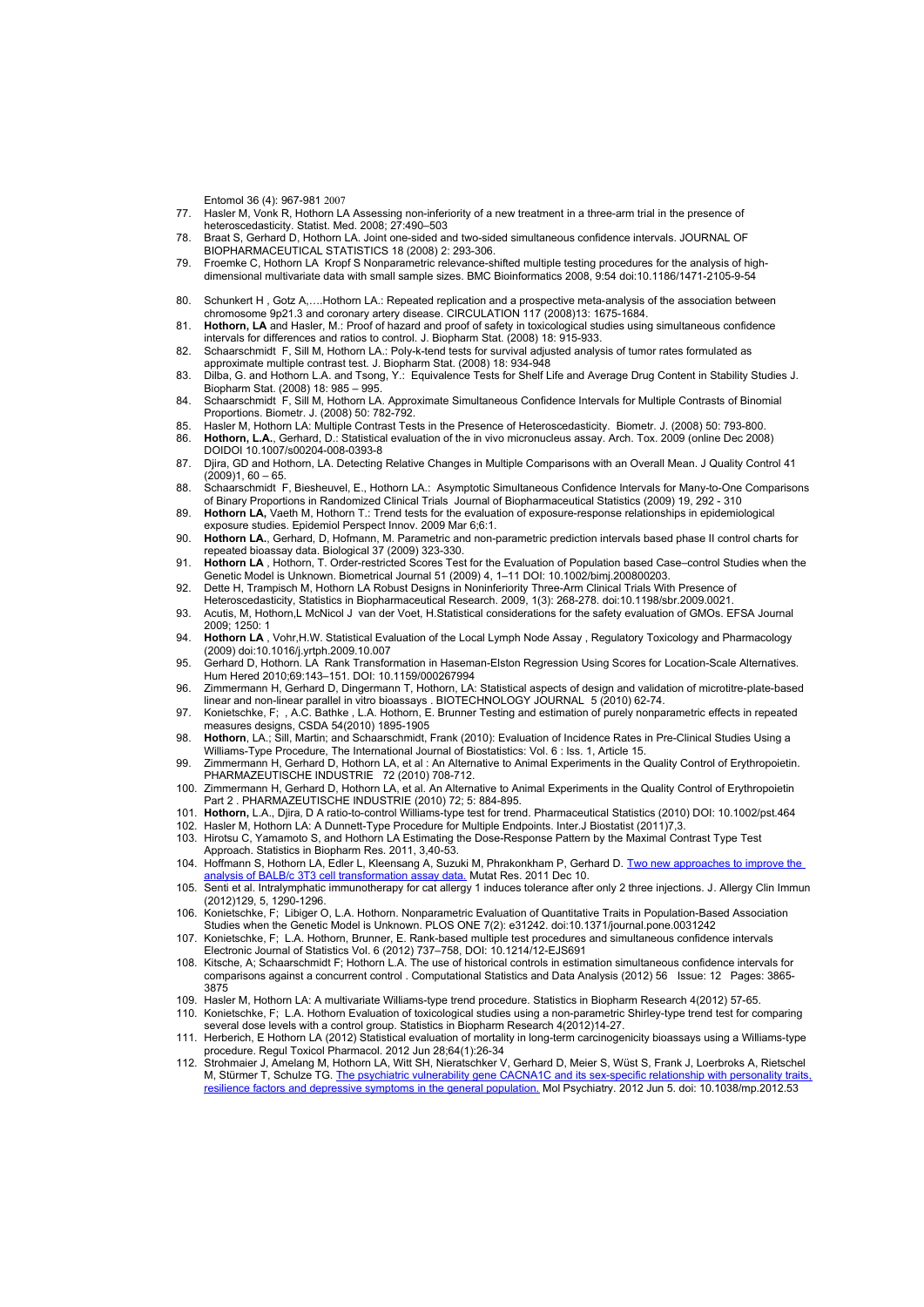- 113. **Hothorn LA**, Libiger O, Gerhard D, Model-specific tests on variance heterogeneity for detection of potentially interacting genetic loci BMC Genetics 2012, 13:59.DOI: 10.1186/1471-2156-13-59
- 114. Frömke, C. Hothorn, LA, [F. Sczesny](http://www.sciencedirect.com/science/article/pii/S0731708512005729?v=s5) [J. Onken](http://www.sciencedirect.com/science/article/pii/S0731708512005729?v=s5) M. Schneider: Analytical Method Transfer: Improving Interpretability with Ratio-Based Statistical Approaches. [Journal of Pharmaceutical and Biomedical](http://www.sciencedirect.com/science/journal/07317085)   $\rm AnalVsis$ . Available online 5 November 2012
- 115. Pallmann, P. et al. Assessing group differences in biodiversity by simultaneously testing a user-defined selection of diversity indices. Molecular Ecology Resources (2012) doi: 10.1111/1755-0998
- 116. [Hasler M, Hothorn LA: Simultaneous confidence intervals on multivariate non-inferiority. Statistics in Medicine \(2013\) 32\(10\)](http://www.tandfonline.com/doi/full/10.1080/19466315.2012.757559)   [1720-1729 DOI: 10.1002/sim.5633](http://www.tandfonline.com/doi/full/10.1080/19466315.2012.757559)
- 117. [Christian Ritz](http://www.tandfonline.com/action/doSearch?action=runSearch&type=advanced&result=true&prevSearch=%2Bauthorsfield%3A(Ritz%2C+Christian)), [Daniel Gerhard](http://www.tandfonline.com/action/doSearch?action=runSearch&type=advanced&result=true&prevSearch=%2Bauthorsfield%3A(Gerhard%2C+Daniel)) & [Ludwig A. Hothorn](http://www.tandfonline.com/action/doSearch?action=runSearch&type=advanced&result=true&prevSearch=%2Bauthorsfield%3A(Hothorn%2C+Ludwig+A.)). A unified framework for benchmark dose
- estimation applied to mixed models and model averaging. Statist Biopharm Res (2013)DOI:10.1080/19466315.2012.757559 118. Krug A.K. et al. Human embryonic stem cell-derived test systems for developmental neurotoxicity: a transcriptomics approach. Arch Toxicol (2013) DOI 10.1007/s00204-012-0967-3
- 119. Konietschke, F; Bösiger, S, Brunner, E. L.A. Hothorn et al. Are Multiple Contrasts Tests superior to the ANOVA? International Journal of Biostatistics (2013) doi 10.1515/ijb-2012-0020
- 120. **Hothorn LA.,** Reisinger, K., Wolf, Th., Poth, A. Fieblinger, D., Liebsch, M. Pirow, R. Statistical analysis of the hens egg test for micronucleus induction (HET-MN Assay). Mutation Res (2013) 757:68-78
- 121. Jaki Th, Hothorn LA. Statistical evaluation of toxicological assays: Dunnett or Williams test- take both. Arch Tox (2013) 87:1901-1910
- 122. Loley, C.; König, I.; Hothorn, L. and Andreas Ziegler A unifying framework for robust association testing, estimation, and genetic model selection using the generalized linear model. European Journal of Human Genetics 21 (2013), 12; 1442-1448 DOI: 10.1038/ejhg.2013.62
- 123. Herberich E, Hothorn LA A Maximum-Type Association Test for Censored Time-to-Event Data. J Biomet Biostat 2013, 4:5
- 124. Kitsche A. ; Hothorn, L.A. Testing for qualitative interaction using ratios of treatment differences. Statistics in Medicine (2014) 33,9,1477-1489.
- 125. Jaki, Th. , Kitsche A. Hothorn, LA: Statistical evaluation of toxicological assay with zero or near-to-zero counts in the concurrent control. J. Biostatistics 11, Issue 1, Pages 1 - 32 (June 2014)
- 126. Kuiper, RM.; Gerhard, D; Hothorn, LA. **Identification of the Minimum Effective Dose for** [Normally Distributed Endpoints Using a Model Selection Approach. Stat.](http://shan01.tib.uni-hannover.de/han/WebofScience/apps.webofknowledge.com/full_record.do?product=WOS&search_mode=GeneralSearch&qid=1&SID=R1jmfDpCS91wbTWSmno&page=1&doc=1)  [Biopharm Res. 6\(2014\)](http://shan01.tib.uni-hannover.de/han/WebofScience/apps.webofknowledge.com/full_record.do?product=WOS&search_mode=GeneralSearch&qid=1&SID=R1jmfDpCS91wbTWSmno&page=1&doc=1) 55-66
- 127. Philip Pallmann · Ludwig A. Hothorn Gemechis D. Djira . A Levene-type test of homogeneity of variances against ordered alternatives Comput Stat (2014) DOI 10.1007/s00180-014-0508-z
- 128. Graf N, Dinkel B, Rose H, Hothorn LA, Gerhard D, Johansen P, Kundig TM, Klimek L, Senti G. A critical appraisal of analyzing nasal provocation test results in allergen immunotherapy trials. Rhinology. 2014 Jun 1;52(2):137-141.
- 129. Schaarschmidt F Hothorn LA Statistical Methods and Software for Validation Studies on New In Vitro Toxicity Assays. ATLA 2014, 42, 319-329.
- 130. **Hothorn LA** Statistical evaluation of toxicological bioassays –a review. Tox Res. 2014 DOI: 10.1039/c4tx00047a 131. Konietschke, F. ,Placzek, M., Schaarschmidt, F. Hothorn. LA nparcomp: An R Software Package for Nonparametric Multiple Comparisons and Simultaneous Confidence Intervals. Journal of Statistical Software March 2015, Volume 64, Issue 9
- 132. Schaarschmidt, F., Hofmann, M.; Jaki, Th. et al.; [Statistical approaches for the determination of cut](http://apps.webofknowledge.com/full_record.do?product=UA&search_mode=GeneralSearch&qid=1&SID=X2XwyQwwViNK993wgnG&page=1&doc=5) [points in anti-drug antibody bioassays](http://apps.webofknowledge.com/full_record.do?product=UA&search_mode=GeneralSearch&qid=1&SID=X2XwyQwwViNK993wgnG&page=1&doc=5) J. Immun. Meth. 418(84-100) 2015
- 133. Pallmann, P. and Hothorn, L.A. Boxplots for grouped and clustered data in toxicology. Arch Tox (2015) DOI 10.1007/s00204- 015-1608-4
- 134. Pallmann, P. and Hothorn, L.A. (2016) Analysis of means (ANOM): a generalized approach using R. Journal of Applied Statistics. doi:10.1080/02664763.2015.1117584.
- 135. [M. Große Ruse](http://www.tandfonline.com/author/Gro%C3%9Fe+Ruse%2C+M), [C. Ritz](http://www.tandfonline.com/author/Ritz%2C+C) & [L.A. Hothorn](http://www.tandfonline.com/author/Hothorn%2C+LA) (2016) Simultaneous inference of a binary composite endpoint and its components, J, Biopharm Statist. DOI: 10.1080/10543406.2016.1148704
- 136. Santiago, J. et al. Mechanistic insight into a peptide hormone signaling complex mediating floral organ abscission. eLife (2016) DOI: <http://dx.doi.org/10.7554/eLife.15075>
- 137. **Hothorn, LA.** The two-step approach a significant ANOVA F-test before Dunnett's comparisons against a control is not recommended. Commun Stat A 2016().
- 138. Kitsche A. · Ritz C. · Hothorn L.A. **A General Framework for the Evaluation of Genetic** [Association Studies Using Multiple Marginal Models](http://www.karger.com.3032.shan01.han.tib.eu/Article/FullText/448477). Hum Hered 2016;81:150-172 (DOI:10.1159/000448477)
- 139. [Martin Otava](http://www.tandfonline.com/author/Otava%2C+Martin), [Ziv Shkedy](http://www.tandfonline.com/author/Shkedy%2C+Ziv), [Ludwig A. Hothorn](http://www.tandfonline.com/author/Hothorn%2C+Ludwig+A), [Willem Talloen](http://www.tandfonline.com/author/Talloen%2C+Willem), [Daniel Gerhard](http://www.tandfonline.com/author/Gerhard%2C+Daniel) &  ${\rm Adet}$ ay ${\rm o~K}$ a ${\rm sim}$ , Identification of the Minimum Effective Dose for Normally Distributed Data Using a Bayesian Variable Selection Approach. J Biopharm Stat <http://dx.doi.org/10.1080/10543406.2017.1295247>
- 140. Otava, Martin; Sengupta, Rudradev; Shkedy, Ziv; et al. **ISOGeneGUI: Multiple Approaches for Dose-**[Response Analysis of Microarray Data Using R](http://apps-1webofknowledge-1com-100707emt2b01.shan01.han.tib.eu/full_record.do?product=WOS&search_mode=GeneralSearch&qid=17&SID=N2IhmGWCQU7mfFqPnbF&page=1&doc=1) R [JOURNAL](javascript:;) Volume: 9 Issue: 1 Pages: 14-26 Published: JUN 2017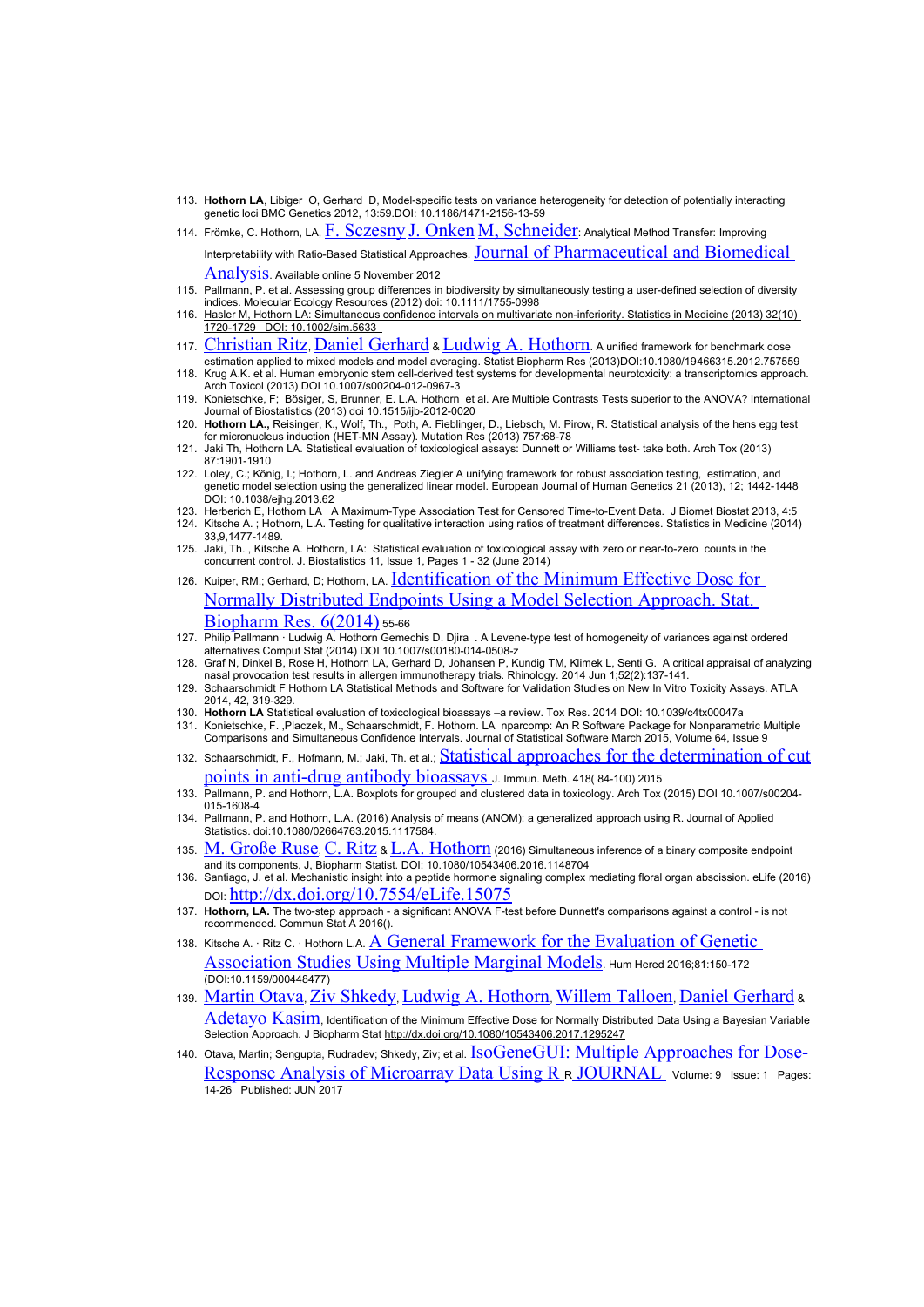- 141. Pallmann, Philip; Ritz, Christian; Hothorn, Ludwig A. **Simultaneous small-sample comparisons in** [longitudinal or multi-endpoint trials using multiple marginal models](http://apps-1webofknowledge-1com-100707e930950.shan01.han.tib.eu/full_record.do?product=WOS&search_mode=GeneralSearch&qid=1&SID=D2RgY5WvlXI7l5gPOFA&page=1&doc=1)
- STATISTICS IN MEDICINE Volume: 37 Issue: 9 1562-1576 Published: APR 30 2018 142. Hohmann, Ulrich et al. Mechanistic basis for the activation of plant membrane receptor kinases by SERK-family coreceptors. PNAS Volume: 115 Issue: 13 Pages: 3488-3493 Published: MAR 27 2018
- 143. Hasler, Mario; Hothorn, Ludwig A. Multi-arm trials with multiple primary endpoints and missing values [STATISTICS IN MEDICINE](javascript:;) Volume: 37 Issue: 5 Pages: 710-721 Published: FEB 28 2018
- 144. [Hohmann, U](http://apps-1webofknowledge-1com-100707e430194.shan01.han.tib.eu/DaisyOneClickSearch.do?product=WOS&search_mode=DaisyOneClickSearch&colName=WOS&SID=E4emCPkjMWVMSzrpp9V&author_name=Hohmann,%20U&dais_id=1796296&excludeEventConfig=ExcludeIfFromFullRecPage); [Nicolet, J](http://apps-1webofknowledge-1com-100707e430194.shan01.han.tib.eu/DaisyOneClickSearch.do?product=WOS&search_mode=DaisyOneClickSearch&colName=WOS&SID=E4emCPkjMWVMSzrpp9V&author_name=Nicolet,%20J&dais_id=4510340&excludeEventConfig=ExcludeIfFromFullRecPage) [Moretti, A](http://apps-1webofknowledge-1com-100707e430194.shan01.han.tib.eu/DaisyOneClickSearch.do?product=WOS&search_mode=DaisyOneClickSearch&colName=WOS&SID=E4emCPkjMWVMSzrpp9V&author_name=Moretti,%20A&dais_id=1813352&excludeEventConfig=ExcludeIfFromFullRecPage) [Hothorn, LA](http://apps-1webofknowledge-1com-100707e430194.shan01.han.tib.eu/DaisyOneClickSearch.do?product=WOS&search_mode=DaisyOneClickSearch&colName=WOS&SID=E4emCPkjMWVMSzrpp9V&author_name=Hothorn,%20LA&dais_id=247730&excludeEventConfig=ExcludeIfFromFullRecPage) [Hothorn, M](http://apps-1webofknowledge-1com-100707e430194.shan01.han.tib.eu/DaisyOneClickSearch.do?product=WOS&search_mode=DaisyOneClickSearch&colName=WOS&SID=E4emCPkjMWVMSzrpp9V&author_name=Hothorn,%20M&dais_id=1142994&excludeEventConfig=ExcludeIfFromFullRecPage) ) The SERK3 elongated allele defines a role for BIR ectodomains in brassinosteroid signalling Nature Plants 4(9) 345f (2018)

**2019**

- 145. [Lorenzo-Orts, L](http://apps-1webofknowledge-1com-100707e430194.shan01.han.tib.eu/DaisyOneClickSearch.do?product=WOS&search_mode=DaisyOneClickSearch&colName=WOS&SID=E4emCPkjMWVMSzrpp9V&author_name=Lorenzo-Orts,%20L&dais_id=9434325&excludeEventConfig=ExcludeIfFromFullRecPage) **;** [Witthoeft, J](http://apps-1webofknowledge-1com-100707e430194.shan01.han.tib.eu/DaisyOneClickSearch.do?product=WOS&search_mode=DaisyOneClickSearch&colName=WOS&SID=E4emCPkjMWVMSzrpp9V&author_name=Witthoeft,%20J&dais_id=29842821&excludeEventConfig=ExcludeIfFromFullRecPage) [Deforges, J](http://apps-1webofknowledge-1com-100707e430194.shan01.han.tib.eu/DaisyOneClickSearch.do?product=WOS&search_mode=DaisyOneClickSearch&colName=WOS&SID=E4emCPkjMWVMSzrpp9V&author_name=Deforges,%20J&dais_id=4083659&excludeEventConfig=ExcludeIfFromFullRecPage) **;** [Martinez, J](http://apps-1webofknowledge-1com-100707e430194.shan01.han.tib.eu/DaisyOneClickSearch.do?product=WOS&search_mode=DaisyOneClickSearch&colName=WOS&SID=E4emCPkjMWVMSzrpp9V&author_name=Martinez,%20J&dais_id=19788822&excludeEventConfig=ExcludeIfFromFullRecPage) **;** [Loubery, S](http://apps-1webofknowledge-1com-100707e430194.shan01.han.tib.eu/DaisyOneClickSearch.do?product=WOS&search_mode=DaisyOneClickSearch&colName=WOS&SID=E4emCPkjMWVMSzrpp9V&author_name=Loubery,%20S&dais_id=2691812&excludeEventConfig=ExcludeIfFromFullRecPage) **;** [Placzek, A](http://apps-1webofknowledge-1com-100707e430194.shan01.han.tib.eu/DaisyOneClickSearch.do?product=WOS&search_mode=DaisyOneClickSearch&colName=WOS&SID=E4emCPkjMWVMSzrpp9V&author_name=Placzek,%20A&dais_id=14032981&excludeEventConfig=ExcludeIfFromFullRecPage) **;** [Poirier, Y](http://apps-1webofknowledge-1com-100707e430194.shan01.han.tib.eu/DaisyOneClickSearch.do?product=WOS&search_mode=DaisyOneClickSearch&colName=WOS&SID=E4emCPkjMWVMSzrpp9V&author_name=Poirier,%20Y&dais_id=235353&excludeEventConfig=ExcludeIfFromFullRecPage) **;** [Hothorn, LA](http://apps-1webofknowledge-1com-100707e430194.shan01.han.tib.eu/DaisyOneClickSearch.do?product=WOS&search_mode=DaisyOneClickSearch&colName=WOS&SID=E4emCPkjMWVMSzrpp9V&author_name=Hothorn,%20LA&dais_id=247730&excludeEventConfig=ExcludeIfFromFullRecPage) [Jaillais, Y](http://apps-1webofknowledge-1com-100707e430194.shan01.han.tib.eu/DaisyOneClickSearch.do?product=WOS&search_mode=DaisyOneClickSearch&colName=WOS&SID=E4emCPkjMWVMSzrpp9V&author_name=Jaillais,%20Y&dais_id=1415223&excludeEventConfig=ExcludeIfFromFullRecPage) **;** [Hothorn, M](http://apps-1webofknowledge-1com-100707e430194.shan01.han.tib.eu/DaisyOneClickSearch.do?product=WOS&search_mode=DaisyOneClickSearch&colName=WOS&SID=E4emCPkjMWVMSzrpp9V&author_name=Hothorn,%20M&dais_id=1142994&excludeEventConfig=ExcludeIfFromFullRecPage) **Concerted expression of a cell cycle regulator and a metabolic enzyme from a bicistronic transcript in plants .Nature Plants 5(2) 184 (2019)**
- 146. **Ristl R** Simultaneous inference for multiple marginal GEE models" for publication in Statistical Methods in Medical Research. (2019)
- 147. Hothorn, L.A., [Kluxen](https://arxiv.org/search/stat?searchtype=author&query=Kluxen%2C+F+M), F.M. Robust multiple comparisons against a control group with application in toxicology. [ArXiv:1905.01838](https://arxiv.org/abs/1905.01838) (2019)
- 148. Hothorn, L.A. [Statistical approach for …](https://www.biorxiv.org/content/10.1101/858571v1) *[a test chemical is considered to be positive](https://www.biorxiv.org/content/10.1101/858571v1)* [… in regulatory toxicology:](https://www.biorxiv.org/content/10.1101/858571v1)  [Trend and pairwise tests](https://www.biorxiv.org/content/10.1101/858571v1).bioRxiv 858571; doi: https://doi.org/10.1101/858571 (2019)
- 149. Hothorn, L.A., Kluxen, F.M. and Hasler, M. [Pseudo-data generation allows the statistical re-evaluation of toxicological](https://www.biorxiv.org/content/10.1101/810408v1) [bioassays based on summary statistics](https://www.biorxiv.org/content/10.1101/810408v1) : bioRxiv 810408; doi: https://doi.org/10.1101/810408 (2019)

 **20 20**

- 150. **Hothorn,L.A.**, [Kluxen,](https://arxiv.org/search/stat?searchtype=author&query=Kluxen%2C+F+M)F.M. Statistical analysis of no observed effect concentrations or levels in ecotoxicological assays with overdispersed count endpoints. bioRxiv doi: (2020) https://doi.org/10.1101/2020.01.15.907881
- 151. Kruppa, J. and Hothorn, L.A. A comparison study on modeling of clustered and overdispersed count data for multiple comparisons. J. Appl. Stat. (2020) DOI: 10.1080/02664763.2020.1788518
- 152. **Hothorn, L.A.** and Schaarschmidt, F. A modified Armitage test for more than a linear trend on proportions. ArXiv: 2006.14880
- 153. Kluxen, F.M. and Hothorn, L.A. Alternatives to statistical decision trees in regulatory (eco-) toxicological bioassays. ArchTox (2020) 94:1135:49.
- 154. **Hothorn, L.A.** and Pirow R. Use compatibility intervals in regulatory toxicology. Reg ToxPharm (2020) July 6, 104720
- 155. **Hothorn, L.A..** Comparisons of proportions in k dose groups against a negative control assuming order restriction: Williams-type test vs. closed test procedures $arXiv:2011.13758$  (2020)
- 156. **Hothorn, L.A.** Statistical evaluation of in-vivo bioassays in regulatory toxicology considering males and females.  $\frac{\text{arXiv:}2011.05098}{2020}$
- 157. **Hothorn, L.A**. and Siliotopoulus, D.. Similarity of multiple dose-response curves in interlaboratory studies in regulatory toxicology. $a\bar{r}Xiv:2009.12110$  (2020)
- 158. **Hothorn, L.A.** and Rahman, A.M. and Schaarschmidt, F. A versatile trend test for the evaluation of tumor incidences in long-term carcinogenicity bioassays,  $a\overline{r}Xiv:2007.12419$  (2020)
- 159. Vogel, C. , Schaarschmidt, F., Ritz, C., Koenig, F. and Hothorn, L.A. Model-based simultaneous inference for multiple subgroups and multiple endpoints  $arXiv:2007.11358$  (2020)
- 160. **Hothorn, L.A.** Claiming trend in toxicological and pharmacological dose-response studies: an overview on statistical methods and related R-Software . [ArXiv:2007.09631](https://arxiv.org/abs/2007.09631) (2020)
- 161. **Hothorn, L.A.** and Schaarschmidt, F. A Tukey type trend test for repeated carcinogenicity bioassays, motivated by multiple glyphosate studies .  $\frac{\text{arXiv:}2007.04009}{\text{cm:}}$  (2020)
- 162. **Hothorn, L.A.** Comparisons of multiple treatment groups with a negative control or placebo group: Dunnett test vs. closed test procedure.  $a\bar{r}Xiv:2012.04277$  (2020)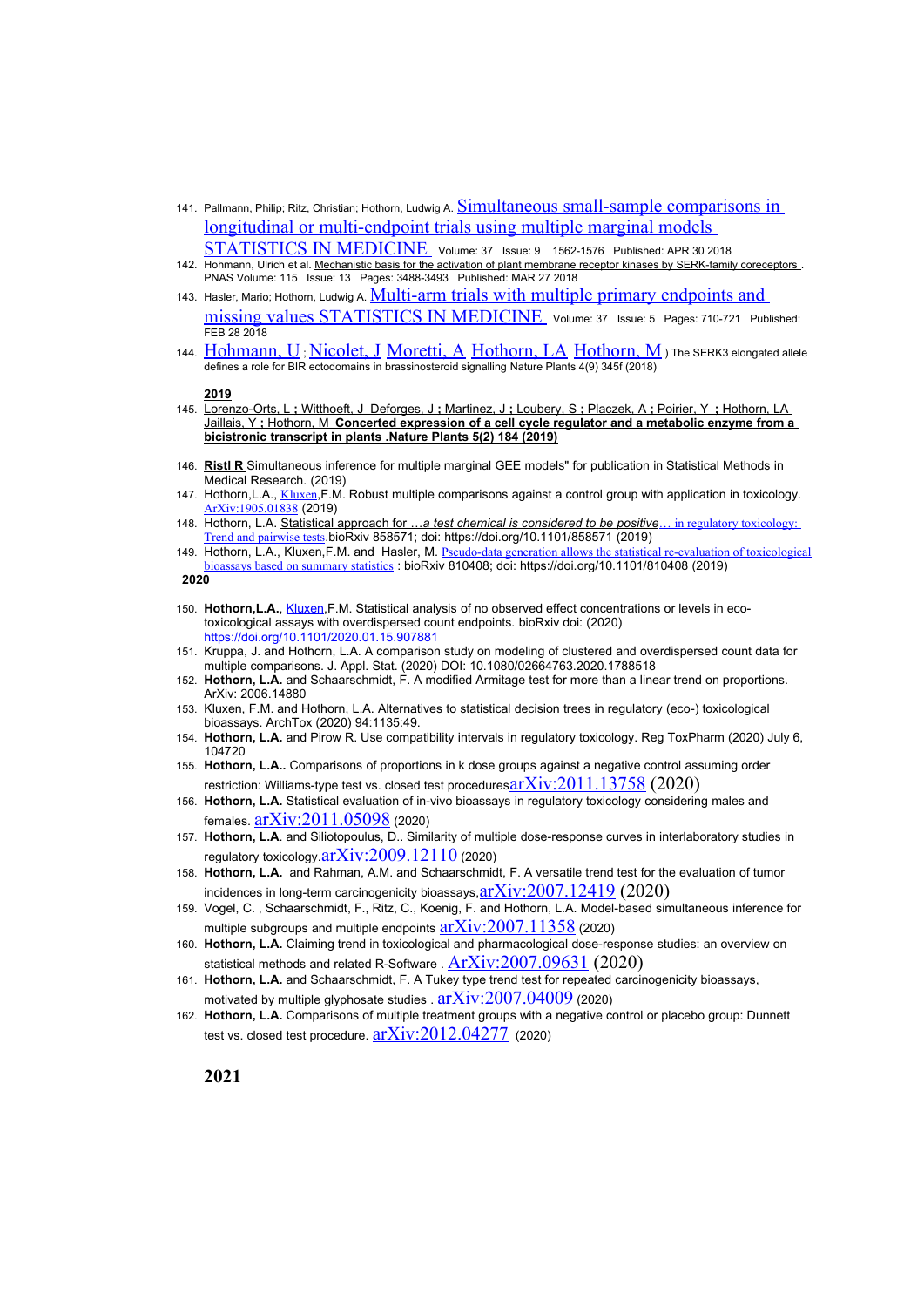- 163. **Hothorn, L.A.** Closed test procedures for the comparison of dose groups against a negative control group or placebo. ArXiv2012.15093 (2021)
- 164. **Hothorn, L.A.** A statistical method for estimating the no-observed-adverse-event-level. ArXiv 2101.00427v1 (2021)
- 165. Martina K. Ried, Rebekka Wild, Jinsheng Zhu, Joka Pipercevic, Kristina Sturm, Larissa Broger, Robert K. Harmel, Luciano A. Abriata, Ludwig A. Hothorn, Dorothea Fiedler, Sebastian Hiller, Michael Hothorn : Inositol pyrophosphates promote the interaction of SPX domains with the coiled-coil motif of PHR transcription factors to regulate plant phopshate homeostasis. Nature Comm. 12(384) (2021)

# **Other publications:**

Hothorn L*. [Expe rimental design and analysis in toxicology.](http://wos.isiknowledge.com/?SID=S2fMF9HO2cgbbKF@5k1&Func=Abstract&doc=2/1)* Biometrics 37 (1981) 605.

*Hothorn, L. Multiple Mittelwertvergleiche in Dosis-Wirkungs-Abhängigkeiten. Sitzungsber. IG Math. Statist. 9 (1984) 17-22.*

Hothorn, L.: Modern statistical methods in toxicology. Eurotox newsletter (1991)7-9.<br>Hothorn, L.: Simulationsuntersuchungen zur Robustheit von k-Stichprobentests und - vergleichsprozeduren mit geordenter Alternativhypothes

*Statist. 15 (1985) 116-134.*

Hothorn, L. and Rudolph, P.:*Robustheit multipler Vergleichsprozeduren für k-Stichprobenprobleme.* Probl. angew. Statist. 15 (1985) 59-80.<br>Hothorn, L.: *Tests bei Umbrella-Alternativen, dargestellt am Beispiel der Analyse* 

Hothorn, L.: *Biometrische Analyse des Ames-Assay.* Wiss. Techn. Beiträge der Martin Luther Universität Halle 47 (1988) 162-170.

Hothorn, L., Gretzebach, L. and Liese, F.: *A simulation study for comparing tests under umbrella alternatives. Probleme angew.Statist. 24 (1988) 55-68.*

Hothorn, L.: *Comparison of growth curves, with application in toxicology.* Probl. angew.Statist. 24 (1988) 119-126.<br>Hothorn, L. and Liese, F.: *Adaptive Umbrellatests- Simulationsuntersuchungen.* Rostock Math. Kolloq. 45

Hothorn, L.: *Biostatistische Versuchsplanung.* Deutsches Krebsforschungs-zentrum, Graduiertenprogramm: Grundlagen der tierexperimentellen Arbeiten, Heidelberg (1991) 120-127.

Hothorn, L. Multiple Vergleiche zur biostatistischen Auswertung reproduktions-toxikologischer Untersuchungen.. In: Statistische Methoden der experimentellen<br>Forschung. FU Berlin (1993)<br>Lalla S, Hothorn L, Ochlich PP, et al

Hothorn, L.A.: Guest editors note: biostatistics in preclinical studies. Drug Information J. 30 (1997)2, 321-322.<br>Hothorn, L.A.: Varianten des Abschlußtests zur Auswertung präklinischer Studien In: Trampisch, H.J., S. Lang Epidemiologie,

Bauer P, Hothorn LA, Westfall P. Special issue multiple comparison procedures. Biometrical J 43 (2001) 531-531. Volume 80 (1995), MMV Medizin Verlag München, S. 117-121.

Neuhäuser, M. und Hothorn, L. A.: Auswertung der Dosis-Wirkungs-Abhängigkeit des Ames Mutagenitätsassay bei direkter Kontrolle des Konsumentenrisiko.<br>In: Trampisch, H.J., S. Lange: Medizinische Informatik, Biometrie und Ep Hothorn, L.A.; Hilton, J.F.; Neuhäuser, M.: Stratified trend tests for dichotomous endpoints, with bio-pharmaceutical applications. ASA Proceedings, Biopharm. Section, 1998 (1999), 91-94.

Benjamini Y, Hothorn L, Sen PK.: Special issue on multiple comparisons – Preface. J. Statist. Planning Inference & 82 (1999) 1-2.

Walz M, Bolte R, Lehmann KJ, et al.: <u>[ANARAD: Requirements to teleradiology from German users' point of view](http://apps.isiknowledge.com/full_record.do?product=WOS&search_mode=GeneralSearch&qid=2&SID=Y1DN9JDcGKPbp3cHhp5&page=2&doc=64)</u> Conference Information: 11th International<br>Symposium and Exhibition on Computer Assisted Radiology and Surgery ( Published: 1997

Bretz, F, Hothorn, LA., and Genz, A: New tests on trend for dose-response analysis. *ASA Proceedings Biopharm. Section* , ASA (2000), 133-137.<br>Hothorn, LA, Biesheuvel, E. Protocol-based sub-group analysis in multi-armed cl

(2001), 180. Hajian, G and Hothorn, LA.: Statistical methods for determining synergism from response surface experiments. Report University of Hannover (2001)

(www.bioinf.uni-hannover.de) L.A. Hothorn, M. Vaeth, T. Hothorn: Trend tests for the evaluation of dose-response relationships in epidemiological exposure studies. Research Report 2003- 3. Department of Biostatistics, University of Aarhus, September 2003.<br>Dilba, G., Bretz, F., Guiard, G. and Hothorn, L.A. (2004) Simultaneous confidence sets and confidence intervals for multiple ratios. Biometrical Journal

(Suppl.), 30.

Hothorn, L.A. Test on trend in epidemiological exposure studies. Biometrical Journal, 46 (Suppl.), 12.<br>Kropf, S and L.A. Hothorn: Multiple test procedures with multiple weights. Proceedings Compstat2004, Physica Verlag (2

Hothorn, LA Literature review non-clinical statistics: January–November 2005. Pharm Statist 5 (2006) 71-74. Hothorn, LA Literature review non-clinical statistics: June 2006–May 2007. Pharm Statist 6 (2007) 247-250.

Berghold A, Burger HU, Hothorn LA, Ziegler A: 50 Years Biometrical Journal. Biometrical 50 (2008) 5-7.<br>Samani N, Gotz A,…, Hothorn LA <u>Repeated replication and meta-analysis of the association between chromosome 9p21.3 and</u>

A15-A15 Suppl. 2.<br>Leissen,S., Ligges,U. Neuhauser,M. Hothorn, LA: Nonparametric Trend Tests for Right-Censored Survival Times. A Festschrift for G. Trenkler, Dortmund 2008

Loley, Christina; Koenig, Inke R.; Hothorn, Ludwig; et al. <u>Testing and genetic model selection in genome-wide association studies.</u> ANNALS OF HUMAN<br>GENETICS Volume: 76 Pages: 420-420 Part: Part 5 Published: SEP2012

Strohmaier, Jana; Amelang, Manfred; Hothorn, Ludwig A.; et al. The psychiatric vulnerability gene CACNA1C and its sex-specific relationship with personality trait [resilience factors, and depressive symptoms in the general population A](http://shan01.tib.uni-hannover.de/han/WebofScience/apps.webofknowledge.com/full_record.do?product=WOS&search_mode=GeneralSearch&qid=1&SID=V1gNdB1fh@9HhBmjEL5&page=1&doc=6)NNALS OF HUMAN GENETICS Volume: 76 Pages: 431-432 Part: Part 5 Published: SEP 2012<br>Hughes S, Keene O, Howitt N, et al.: European regulatory agencies sh

#### **Guest Editor:**

- Statistics in Toxicology. Drug Information J. 30 (1997)2. Papers from the DIA meeting held at Brugge (Belgium), 1995
- Multiple comparisons. Papers from the International Conference held at Tel Aviv University, Tel Aviv, June 1996. Edited by Yoav Benjamini, Ludwig Hothorn and Pranab K. Sen. J. Statist. Plann. Inference {82} (1999), no. 1-2. North-Holland Publishing Co., Amsterdam, 1999. pp. i--iv and 1--262.
- Multiple comparison procedures. Papers from the 2nd International Conference held at Berlin, June 2001. Edited by Peter Bauer, Ludwig Hothorn and Peter Westfall Biometrical Journal 43(2001) 553-663.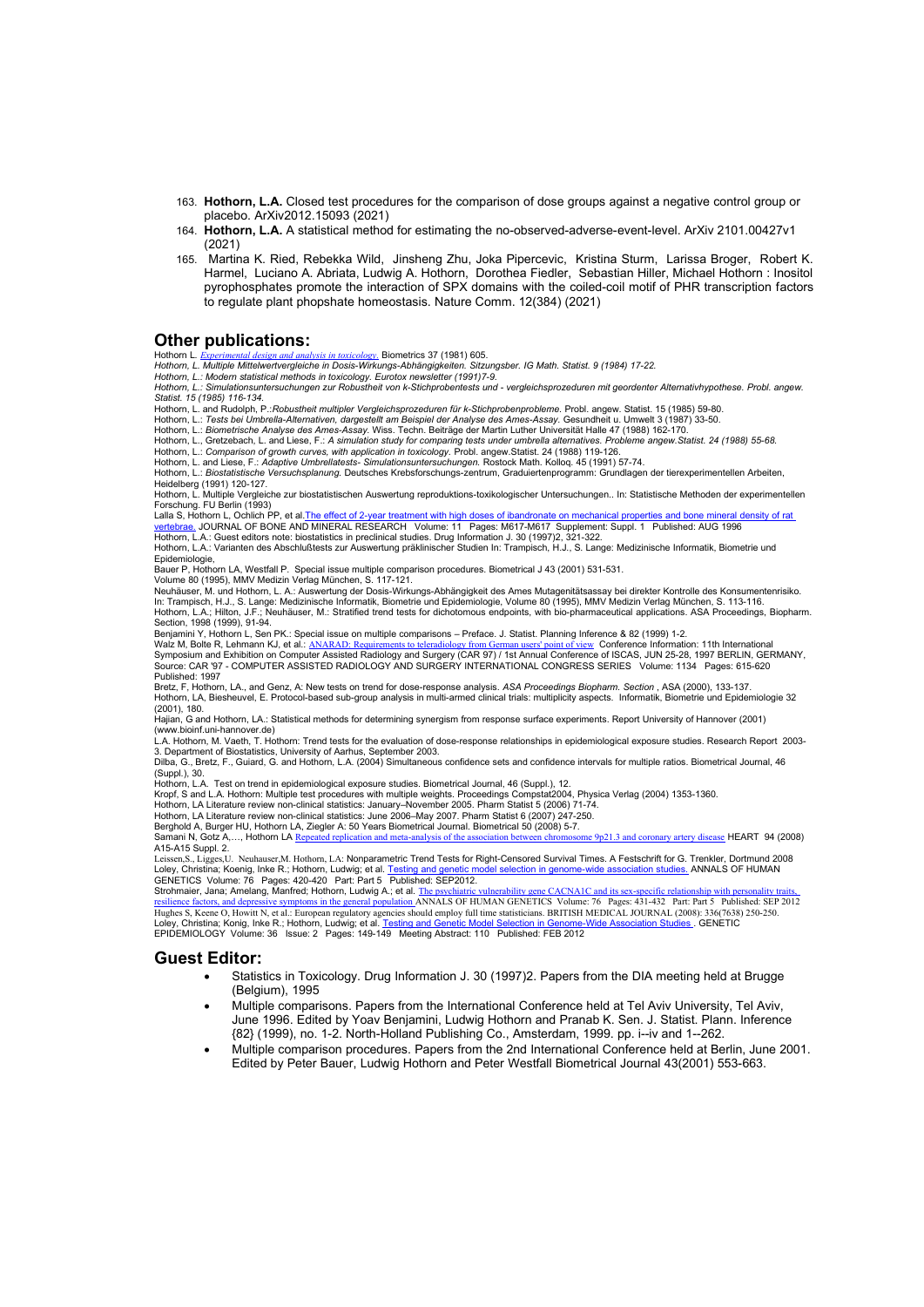### **Book**

 Ludwig A. Hothorn, Statistics in Toxicology Using R, December 21, 2015 by Chapman and Hall/CRC , ISBN 9781498701273 - CAT# K24557

#### **Book chapters**

- Horn, L. and Hothorn, L.: *Grundlagen der Statistik für Toxikologen*
- Probleme der Toxikologie Vol. 5, Verlag Volk und Gesundheit, Berlin (1990)
- Hothorn, L. (ed.): *Modern Statistical Methods in Toxicology.*Lecture Notes in Medical Informatics, Vol. 41 , Springer Verlag Heidelberg (1991)
- Adam, J., Hothorn, L. et al.: *Statistisches know how in der medizinischen Forschung,* Ullstein-Mosby Verlag Berlin (1992) Nagel, M. , Hothorn, L. and Hartmann, P.: *Hochinteraktive Datenanalyse- Werkzeuge und Prinzipien.* In: Methoden und
- Werkzeuge für die exploratorische Datenanalyse in den Biowissenschaften. G. Fischer, Stuttgart (1992) 75-91. Hothorn, L. und Nagel, M.: *Eine Software-Umgebung zur kombinierten exploratorischen und konfirmatorischen Datenanalyse bei multivariaten Fragestellungen in präklinischen und klinischen Studien.* In: Methoden und Werkzeuge für die exploratorische Datenanalyse in den Biowissenschaften. G. Fischer, Stuttgart (1992) 141-148.
- Hothorn, L.: *Sample size estimation for several trend tests in the k-sample problem.* In: Computational Statistics. (Ed.: Dodge,Y. and Whittaker,J.), Physica-Verlag Heidelberg, Vol. 2 (1992) 387-390.
- Marquardt, H. und Schäfer, S.G.: *Lehrbuch der Toxikologie.* Darin: *Biometrie, S. 15-31.* Wissenschaftsverlag Mannheim  $(1994)$
- Maurer, W.; Hothorn, L. A. and Lehmacher, W.: *Multiple comparisons in drug clinical trials and preclinical assays: a-priori ordered hypotheses*. In: Vollmar, J. (ed.) Biometrie in der chemisch-pharmazeutischen Industrie, Volume 6 (1995), Fischer Verlag Stuttgart, 3-18.
- Hothorn, L. A.: *Biostatistical analysis of the experimental design 'control versus k treatments' including a positive control group.* In: Vollmar, J. (ed.) Biometrie in der chemisch-pharmazeutischen Industrie, Volume 6 (1995), Fischer Verlag Stuttgart, 19-26.
- Ortseifen, C, und Hothorn, L. A.: *Multiple Vergleiche 'Kontrolle gegen k Behandlungen' bei Abweichung von den ANOVA-Annahmen.* In: Vollmar, J. (ed.) Biometrie in der chemisch-pharmazeutischen Industrie, Volume 6 (1995), Fischer Verlag Stuttgart, 77-100.
- Hajian, G. and Hothorn, L. A.: *Biostatistical aspects of concomitant toxicokinetics.* In: Vollmar, J. (ed.) Biometrie in der chemisch-pharmazeutischen Industrie, Volume 6 (1995), Fischer Verlag Stuttgart, 115-133.
- Vollmar, J; Hothorn LA (Eds.): *Cross-over clinical trials*. Biometrics in the Pharmaceutical Industry, Volume 7, Fischer Verlag Stuttgart (1997), 1-97.
- Hothorn, L. A.: *New statistical methods for analyzing mutagenicity assays: real data problems in biopharmeceutical drug development.* In: Kitsos, C.P.; Edler, L. (eds.): Industrial statistics. Physica Verlag Heidelberg (1997), 201-208
- Neuhäuser, M. and Hothorn, L.A.: *Adaptive tests for trend.* In: Kitsos, C.P.; Edler, L. (eds.): Industrial statistics. Physica Verlag Heidelberg (1997),269-273.
- Hothorn, L.A., Hauschke, D., Senn S.J. and Lehmacher W*.: Cross-over trials: references of the last six years*. In: Vollmar, J; Hothorn LA (Eds.) *Cross-over clinical trials*. Biometrics in the Pharmaceutical Industry, Volume 7, Fischer Verlag Stuttgart (1997), 73-96.
- Hothorn, L.A., Hauschke, D., Senn S.J. and Lehmacher W*.: Pro's and con's of cross-over trials.* In: Vollmar, J; Hothorn LA (Eds.) *Cross-over clinical trials*. Biometrics in the Pharmaceutical Industry, Volume 7, Fischer Verlag Stuttgart (1997), 97.
- Hauschke, D. and Hothorn, L.A.: *Safety assessment in toxicology studies: proof of safety versus proof of hazard.* In: Chow, S.-C. and Liu, J.-P. (eds.): Design and analysis of animal studies in pharmaceutical development. Chapter 6. Marcel Dekker, New York (1998) p. 197-226
- Hothorn, L.A. and Hauschke, D.: *Statistical Testing Principles in Randomized Toxicological Studies.* In: Chow, S.-C. and Liu, J.-P. (eds.): Design and analysis of animal studies in pharmaceutical development. Chapter 4. Marcel Dekker, New York (1998) p. 79-134
- Rasch, D. et al. (eds.): *Verfahrensbibliothek Versuchsplanung und –auswertung.* Band II. Mitarbeit an mehreren Verfahren (Hothorn, L.A.).R. Oldenburg Verlag München (1998)
- Marquardt, H. und Schäfer, S.G.: Textbook in Toxicology. Darin: Biostatistics. Academic Press (1998)
- Bretz, F. and Hothorn, L.A. Multiple comparisons in repeated measures designs, with biomedical applications. In: Mathematical Statistics with Applications in Biometry. Festschrift in honour of S. Schach, eds. J. Kunert, G. Trenkler. J. Eul Verlag, Lohmar, 2001, 303-312.
- Marquardt, H. und Schäfer, S.G.: Lehrbuch Toxikologie. Darin: Biostatistik. Wissenschaftliche Verlagsgesellschaft (2003)
- Reichl FX, und Schwenk M: Regulatorische Toxikologie. Darin: 2.3.1 Statistische Auswerteverfahren. Springer Heidelberg 2004
- • [Dan Lin](https://springerlink3.metapress.com/content/?Author=Dan+Lin), [Gemechis D. Djira](https://springerlink3.metapress.com/content/?Author=Gemechis+D.+Djira), [Ziv Shkedy,](https://springerlink3.metapress.com/content/?Author=Ziv+Shkedy) [Tomasz Burzykowski](https://springerlink3.metapress.com/content/?Author=Tomasz+Burzykowski) und [Ludwig A. Hothorn](https://springerlink3.metapress.com/content/?Author=Ludwig+A.+Hothorn). Simultaneous Inferences for Ratio [Parameters Using Multiple Contrasts Test.](https://springerlink3.metapress.com/content/u08424754k112j12/) [Modeling Dose-Response Microarray Data in Early Drug Development](https://springerlink3.metapress.com/content/978-3-642-24006-5/)  [Experiments Using R](https://springerlink3.metapress.com/content/978-3-642-24006-5/) [Use R!](https://springerlink3.metapress.com/content/t83625/), 2012,S 249-258, DOI: 10.1007/978-3-642-24007-2\_16
- **Dan Lin, [Ludwig A. Hothorn](https://springerlink3.metapress.com/content/?Author=Ludwig+A.+Hothorn), [Gemechis D. Djira,](https://springerlink3.metapress.com/content/?Author=Gemechis+D.+Djira), Frank Bretz [Multiple Contrasts Test](https://springerlink3.metapress.com/content/u08424754k112j12/) for Testing Dose-Response under** Order-Restricted Alternatives. In:. Modeling Dose-Response Microarray Data in Early Drug Development Experiments Using [R](https://springerlink3.metapress.com/content/978-3-642-24006-5/) [Use R!,](https://springerlink3.metapress.com/content/t83625/) 2012, S 233-248, DOI: 10.1007/978-3-642-24007-2\_16
- Dan Lin, Daniel Yekutieli, [Gemechis D. Djira](https://springerlink3.metapress.com/content/?Author=Gemechis+D.+Djira),, [Ludwig A. Hothorn](https://springerlink3.metapress.com/content/?Author=Ludwig+A.+Hothorn) Multiple Confidence Intervals for Selected Ratio [Parameters Adjusted for the False Coverage-Statement Rate.](https://springerlink3.metapress.com/content/u08424754k112j12/) In:. [Modeling Dose-Response Microarray Data in Early Drug](https://springerlink3.metapress.com/content/978-3-642-24006-5/)  [Development Experiments Using R](https://springerlink3.metapress.com/content/978-3-642-24006-5/) [Use R!,](https://springerlink3.metapress.com/content/t83625/) 2012, S 259-267, DOI: 10.1007/978-3-642-24007-2\_16
- Marquardt, Hans; Schäfer, Siegfried G. ; Barth, Holger (Hrsg.) Lehrbuch der Toxikologie, Wiss. Verlagsgesellschaft Stuttgart3., vollständig überarbeitete und erweiterte Auflage 2013. ISBN 978-3-8047-2876-9 darin: . Darin: Biometrie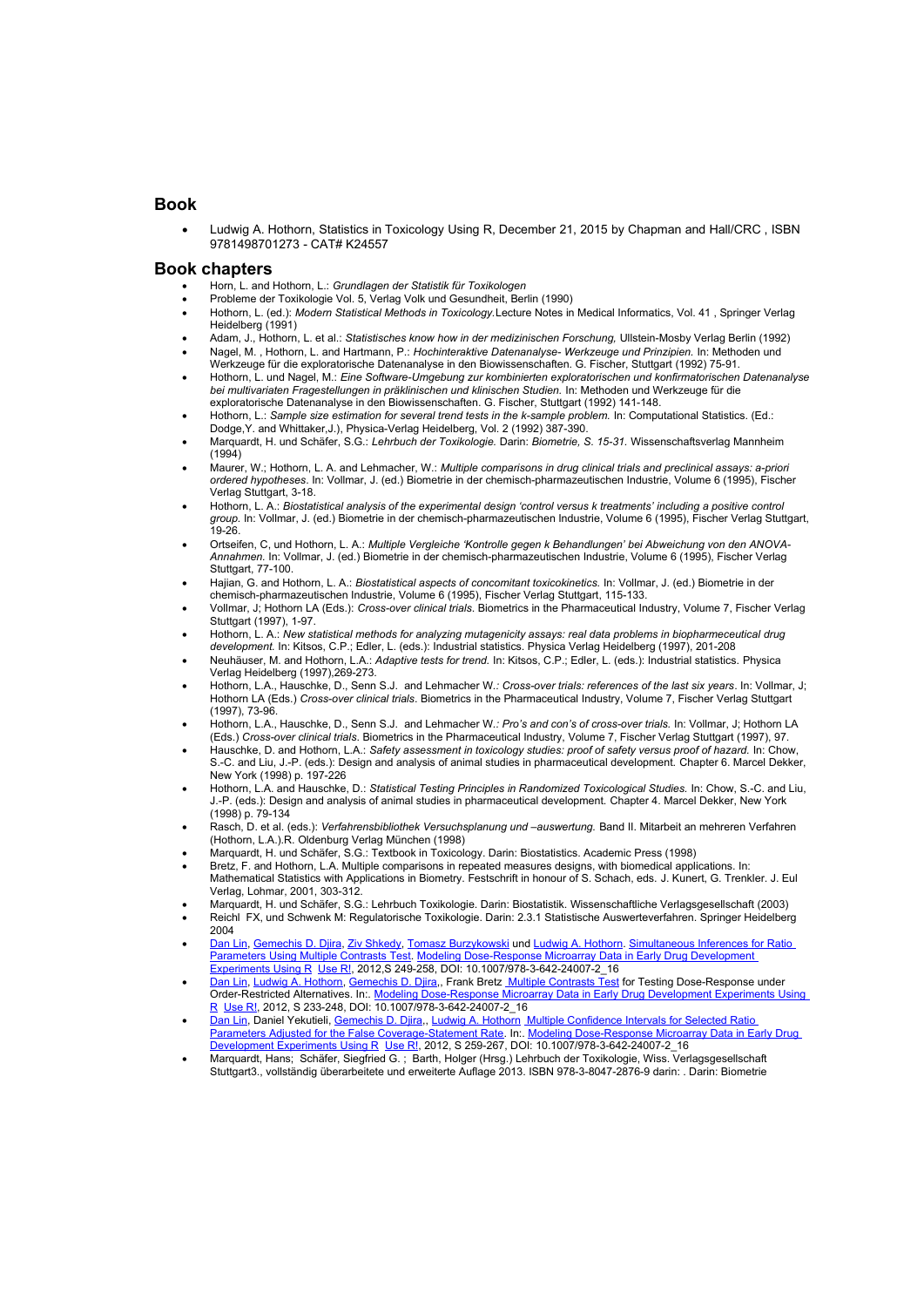Reichl, F.X. and Schwenk, M. (ed) Regulatory Toxicology. Chapter: Statistical Evaluation Methods in Toxicology. p.213-223.. Springer HD 2014

#### **Meeting organizer/Member of program committee**

- Annual meetings of the working group "Bioassay, 1981-1988
- Congress of the Society of Biomathematics and Biophysics, Berlin, 1986
- EUROTOX' 90 Congress (Section Biostatistics), Leipzig, 1990
- Workshop "Biostatistical analysis of micronucleus assay". German Cancer Research Centre, 1991 (organizer)
- Annual meetings of the AG "Biostatistics of pre-clinic studies, 1991-1995 (organizer)
- DIA Meeting: Biostatistics in toxicology, Brugge, 1996 (organizer)
- International Meeting on Multiple Comparisons, Tel Aviv (member of organizing committee), 1996
- DIA Meeting: Pre-clinical statistics, Nice, 1998 (member of organizing committee)
- DIA Euro-workshop, Prague, 1999 (member of organizing committee)
- International workshop on multivariate distributions, Hannover (1998) (head of organizing committee)
- DIA Meeting: Pre-clinical statistics, Montreaux, 2000 (member of organizing committee)
- 2nd International Conference on Multiple Comparisons, Berlin (2000) (head of organizing committee)
- bmbf-Kolloqium "Biometrie in der biologischen Sicherheitsforschung", Hannover, 2002 (organizer)
- 3rd International Conference on Multiple Comparisons, Bethesda/USA (2002) (member of organizing committee)
- DIA Meeting: Pre-clinical statistics, Barcelona, 2002 (member of organizing committee)
- DIA Meeting: Pre-clinical statistics, Dublin, 2004 (member of organizing committee)
- DIA Euro Meeting, Nice, 2005 (member of organizing committee)
- International Conference on Nonclinical Statistics, Potsdam, 2006 (member of organizing committee)
- Summer school German Region IBS: Multiple tests and sim. confiden. intervals (St. Andreasberg), 2007 (organizer)
- International Conference on Nonclinical Statistics, Lyon 2010 (member program committee)
- 2nd International Conference on Biopharmaceutical Statistics, Berlin 2011 (member program committee)
- International Conference on Nonclinical Statistics, Potsdam 2012 (member program committee)
- International Conference on Simultaneous Inference, Hannover 2013 (head of organizing committee)

# **Editorial Duties**

- Associate Editor Biometrical Journal (until 2008)
- Associate Editor Drug Information Journal (until 2005)

# **Journal Reviews**

Annals of Applied Biology ; Biometrics; Biometrical Journal; Biometrika; Communications in Statistics; Computational Statistics and Data Analysis; Drug Information Journal; EDV in Medizin und Biologie; HortSci; International J. of Cancer; JABES. Int. J. Biostatistics; J. American Statistical Association; J. Biopharmaceutical Statistics; J. Statistical Computation and Simulation; J. Statistical Software; J. Statistical Planning Inference; Pharmaceutical Statistics, Probleme der angewandten Statistik; Plant Journal; Statistical Applications in Genetics and Molecular Biology Statistisches Archiv; Statistical Methods and Applications; Statistical Papers; Statistica Sinica; Statistics in Medicine; Trends in Pharmacological Sciences; Toxicology and several book reviews

# **Project Peer Reviewer**

DFG, NSF, OECD

### **Talks** (since 2012)

- *Utrecht University Seminar January 2012 Multiple testing versus model selection procedures under order restriction Biometr. Kolloq Berlin 2012 Model selection procedures under order restriction- an alternative to related multiple test*
- *procedures? Nonclinical Statistics Conference Potsdam 09/2012 LOAEL Identification by Model Selection Procedures Under Order*
- *Restriction (with Kuiper and Gerhard) Berliner Biometrische Kolloq (November 2012) Auswertung toxikologischer Studien mit dem Williams-Trendtest für*
- *verschiedenste Endpunkte*
- *University of Copenhagen (February 2013) Multiplicity-adjusted p-values versus simultaneous confidence intervals- a biostatistical perspective*
- *Nordic Biometric Conference Stockholm (June2013) What do the two different problems have in common? Identifying the best plant clone/mutant. Are Piedmont pupils better than others in CA? Multiple comparisons with the grand mean*
- *MCP2013 (July 2013, Southampton) MCP's for non-Gaussian distributed endpoints- using R*
- *Medical University of Vienna (October 2013) User-defined contrasts within multiple contrast tests- case studies using R*
- *Styer Biometric Section, Graz (October 2013) Multiple comparisons for non-Gaussian endpoints-using R*
- *Paris-Lodron Universität Salzburg (Januar 2014) Multiple testing by multiple contrasts*
- *EIP Conference Lisboa (February 2014) Cutpoint estimation assuming a mixing distribution within the mixed model*
- *University of Bremen (July 2014) Order restricted inference: multiple contrast tests vs. model selection*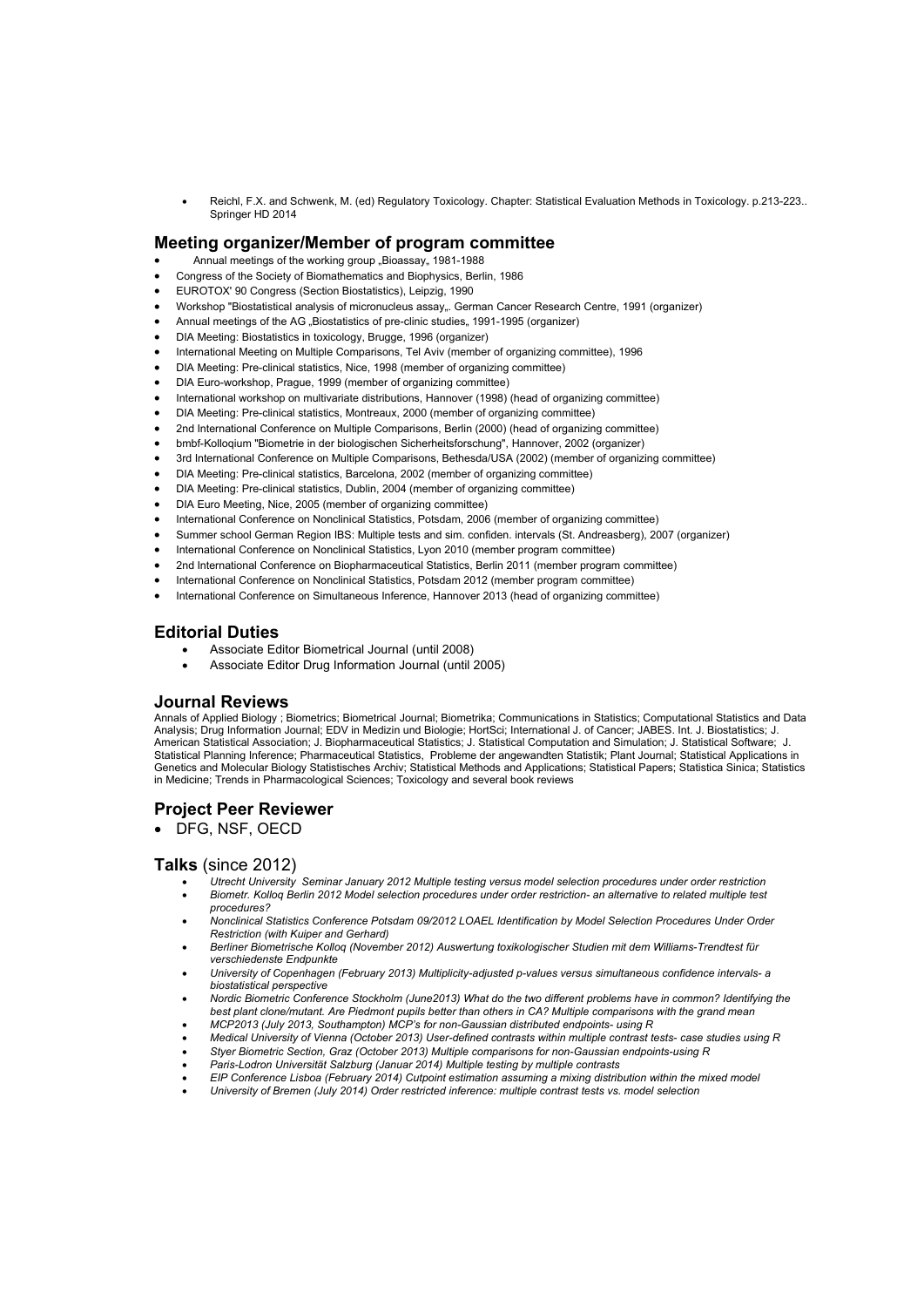- *Nonclinical Statistics Conference Brugge (October 2014)ADA Cutpoint estimation using R: assumptions, solutions and problems*
- *Medical University of Vienna (November 2014) Quality ranking*
- *Nordic Biometric Conference Reykjavik (June 2015) Overview on different multiplicity adjustments- using R*
- *Wiener Biometrische Sektion. Medical University of Vienna (November 2015) Simultaneous inference using multiple marginal models*
- *Dagstat Göttingen (March2016) Simultaneous testing on different factors/ covariates: from Bonferroni inequality to multiple marginal models*
- *Agrostat Lausanne (March 2016) Proof of safety for a new variety/ product relative to a common-used one for multiple endpoints*
- *Nonclinical Statistics Conference Cambridge, UK (October 2016) Tutorial Dose-response analysis considering dose both as qualitative factor and as quantitative covariate*
- *Internat Workshop on Multiple marginal Models (Hannover (December 2016) Multiple, different-scaled, endpoints*
- *Berlin Biostatistics Workshop (December 2016) Simultane und selektive Inferenz-Ausweg aus dem p-Wert Dilemma? Brussels (July 2017) UseR! Key note: Dose-response analysis in toxicology and epidemiology: considering dose both as qualitative factor and quantitative covariate- using R*
- *CEN Vienna (August 2017) Dose-response analysis with multiple endpoints: the Tukey trend test based on multiple marginal models*

# **Supervision of thesis**

- H.-F. Koch (1996) *Teststrategien für die "many-to-one" Versuchsanlage im Falle dichotomer Ereignisse* . Dissertation Universität Hannover (1)
- M. Neuhäuser (1996) *Trendtests bei a priori unbekannten Erwartungswertprofil.* Dissertation Universität Dortmund (2)
- B. Brandt (1996) *Trendtests für location-scale Alternativen*. Dissertation Universität Hannover (3)
- M. Reit (1998) I*nternetbasierte Lernsysteme zur Unterstützung der biostatistischen Ausbildung im Gartenbau*. Diplomarbeit Universität Hannover.
- M. Krämer (1998) *Multiple Vergleichprozeduren in ausgewählten gartenbaulichen Versuchen*. Diplomarbeit Universität Hannover
- F. Bretz (1999) *Powerful modification of Williams' test on trend*. Dissertation Universität Hannover (4)
- (D. Hauschke (1999) *Statistische Aspekte von Sicherheitsstudien*. Habilschrift, Universität Dortmund)
- M. Weichert (2000) *Robuste Mittelwertvergleiche mit gartenbaulichen Anwendungen*. Dissertation Universität Hannover (5)
- D. Seidel (2000) *Trendtest für geordnet kategoriale Daten bei sehr kleinen Fallzahlen*. Dissertation Universität Hannover (6)
- C. Schratz (2001) *Simultaneous tests and confidence intervals for experimental agriculture designs*. Diplomarbeit Universität **Hannover**
- D. Gehrling (2002) *Biostatistische Methoden zur Schätzung des Stichprobenumfangs bei der Qualitätskontrolle von Saatgut.* Diplomarbeit Universität Hannover
- E. Biesheuvel (2002) *Many-to-one comparisons in stratified designs*. Dissertation Universität Hannover (7)
- R. Westphal (2002) *Nichtparametrische multiple Kontrasttests für rechtszensierte Daten in klinischen Dosisfindungsstudien*. Diplomarbeit Universität Dortmund
- A. Baumgart (2002) *Fallzahlbestimmung und Versuchsplanung für ausgewählte gartenbauliche Anlagen* (Diploma Thesis University of Hannover, 2002)
- D. Ma (2004) *Small Sample inference for the two-sample design*. (Master thesis, University of Hannover 2004)
- F. Schaarschmidt (2005) *Binomial group testing Design and Analysis* (Diploma Thesis University of Hannover, 2005) (8)
- *G. Dilba (2005) Simultaneous Inference for Ratios of Location Parameters. Dissertation Universität Hannover (9)*
- C. Frömke (2005) *Relevance shifted tests for high dimensional data with small sample sizes*. Dissertation Universität Hannover (10)
- D. Gerhard (2006) *Poisson confidence intervals for testing the equality of abundance data in generalized linear models* (Diploma Thesis)
- *M. Sill (2007) Approximate confidence intervals and tests for binomial proportions and poly-k estimates* Msc Thesis Leibniz Universität Hannover
- Menke, S. (2007) *Einfluss von Neem Azal-U und Neem-Pellet auf Trialeurodes vaporariorum und Encarsia Formosa unter besonderer Berücksichtigung der biostatistischen Bewertung der Versuchsdaten mittels Generalisierter Linearer Modelle*. Msc Thesis Leibniz Universität Hannover
- F. Schaarschmidt (2008) *Marginal and simultaneous confidence intervals for abundance data with applications to safety assessment of non-target species*. Dissertation Leibniz Universität Hannover (11)
- M. Hasler (2009) *Extensions of multiple contrast tests.* Dissertation Leibniz Universität Hannover (12)
- X. Mi (2009) Model Selection Procedure with Familywise Error Rate Control for Binomial Order-Restricted Problems Dissertation Leibniz Universität Hannover (13)
- J. Kruppa (2009) *Simultaneous confidence intervals for fixed effect parameters in a linear mixed model. Msc Thesis Leibniz Universität Hannover*
- A. Kitsche (2010) *Incorporation of historical data in the statistical analysis of toxicological bioassays. Msc Thesis Leibniz Universität Hannover*
- Schmidt, M. (2010) *["Multiple comparisons of populations based on genetic marker data"](http://www.biostat.uni-hannover.de/fileadmin/institut/pdf/Master_thesis_Schmidt.pdf)* M.Sc. Thesis
- D. Gerhard (2010) *Simultaneous small sample inference based on profile likelihood* Dissertation Leibniz Universität Hannover (14)
- Scherer, R. (2010) "**[Simultaneous Confidence Intervals for Biodiversity Indices with Application to Overdispersed Multinomial Count](http://www.biostat.uni-hannover.de/fileadmin/institut/pdf/MScScherer20100525.pdf)** *Data*<sup>*''*</sup> M.Sc. Thesis